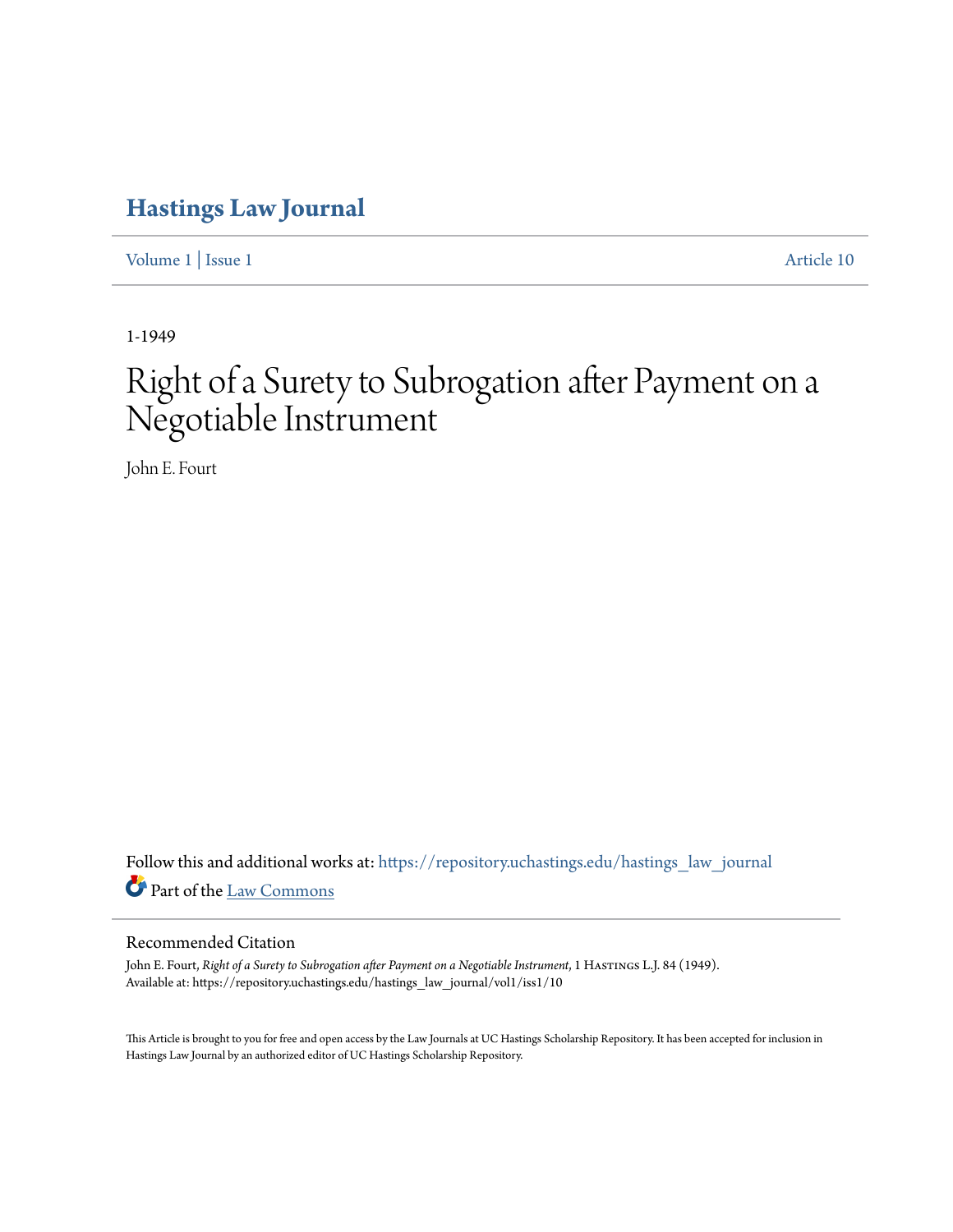## RIGHT OF **A** SURETY TO SUBROGATION AFTER PAYMENT **ON A** NEGOTIABLE INSTRUMENT

BY JOHN **E.** FOURT

A surety is a promisor in another's behalf. After a surety pays the amount of the obligation to the creditor, he becomes subrogated to all the remedies available to the creditor against the principal debtor. This right of subrogation should include the right to bring action against the principal debtor on any securities held by the creditor evidencing the obligation.

The law of suretyship in California, however, holds that payment by a surety who is either primarily or secondarily liable on a negotiable instrument "extinguishes" the obligation. The paying surety is relegated to his action of assumpsit against his principal debtor, based on an implied in fact promise of reimbursement. This question of remedies is material since the California Statute of Limitations on promisory notes is four years, while the assumpsit statute of limitations is two years. Further, the note may contain provisions allowing th'e holder to confess judgment, add costs of collections, add interest, and waive defenses.

An accommodation indorser-surety who pays the holder the face amount of the note either before or after maturity, should be able to bring action on the note against the maker-principal debtor to recover the money paid out plus any added costs provided for in the note.

California, in a long line of decisions following Yule vs. Bishop, **6** Cal. Unrep. 513, 62 Pac. 68, 133 Cal. **571,** 65 Pac. 1094 (1907), has held contra. In Yule vs. Bishop, Corporation X executed a promissory note to C, on which S was an accommodation indorser. C requested S to pay the note after maturity, and S did so, taking an assignment of the note. S then recovered judgment against the bankrupt maker. The assignee of S then filed action on the note and the judgment against the shareholders to enforce a statutory liability. The California Supreme Court held that payment by S extinguished the obligation, and that the statutory liability of the shareholders could only be enforced by an action in assumpsit, based on the reimbursement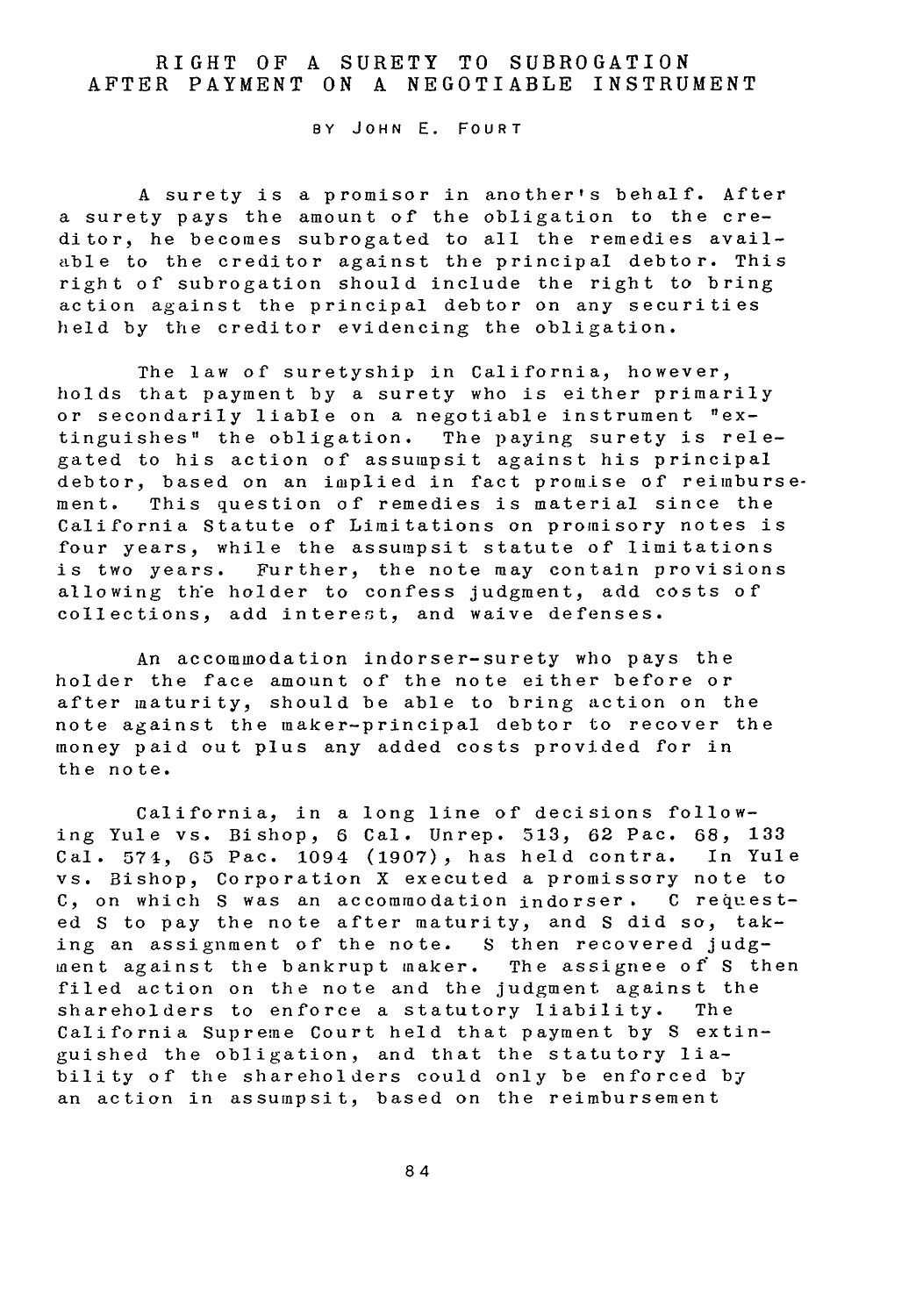rights of a surety against the principal debtor. The court based its decision on Civil Code, Section 1473.

The doctrine of subrogation developed in the English Equity courts, and was early adopted into the Following the custom of London, payment by a surety did not discharge a negotiable instrument. The contrary doctrine was laid down by Lord Elden in Copis vs. Middleton, **1** Turn & R 220 and by Lord Brougham in Iodgson vs. Shaw, **3** Mylne & K **183.** The California court found that civil code Section 1473, enacted in 1872, had adopted this later English rule. Parliament changed the English law on this point in the 1856 Mercantile Law Amendment and provided that payment by a surety does not discharge a-negotiable instrument.

Civil Code Section 1473 still reads the same in 1949 as in **1907. "Full** performance of an obligation, by the party whose duty it is to  $perform$  it, or by any other person on his behalf, and with his assent, if accepted by the creditor, extinguishes it." (Emphasis added.) Civil Code Section 1474, which was also enacted in **1872** provides that "Performance of an obligation, by one of several persons who are jointly liable under it, extinguishes the liability of all."

It is suggested that when an accommodation indorser-surety pays the holder of a negotiable instrumen-t as a party secondarily liable, after default of the maker-principal debtor, that the payment extinguishes his liability as indorser-surety, but does not extinguish the primary liability of the maker-principal debtor. The phrase "whose duty it is to perform *it"* should be construed to refer to the principal debtor as between the maker and accommodation indorser, instead of to the person secondarily liable on the note, if the common law rights of a surety as codified in Civil Code sections 2848 and 2849 are to have meaning and effect.

Civil Code Section 2848: "A surety, upon satisfying the obligation of the principal, is entitled to *enforce every remedy* which the creditor then has against the principal to the extent of reimbursing what he has expended, and also to require all his co-sureties to contribute thereto, without regard to the order of time in which they became such." (Emphasis added).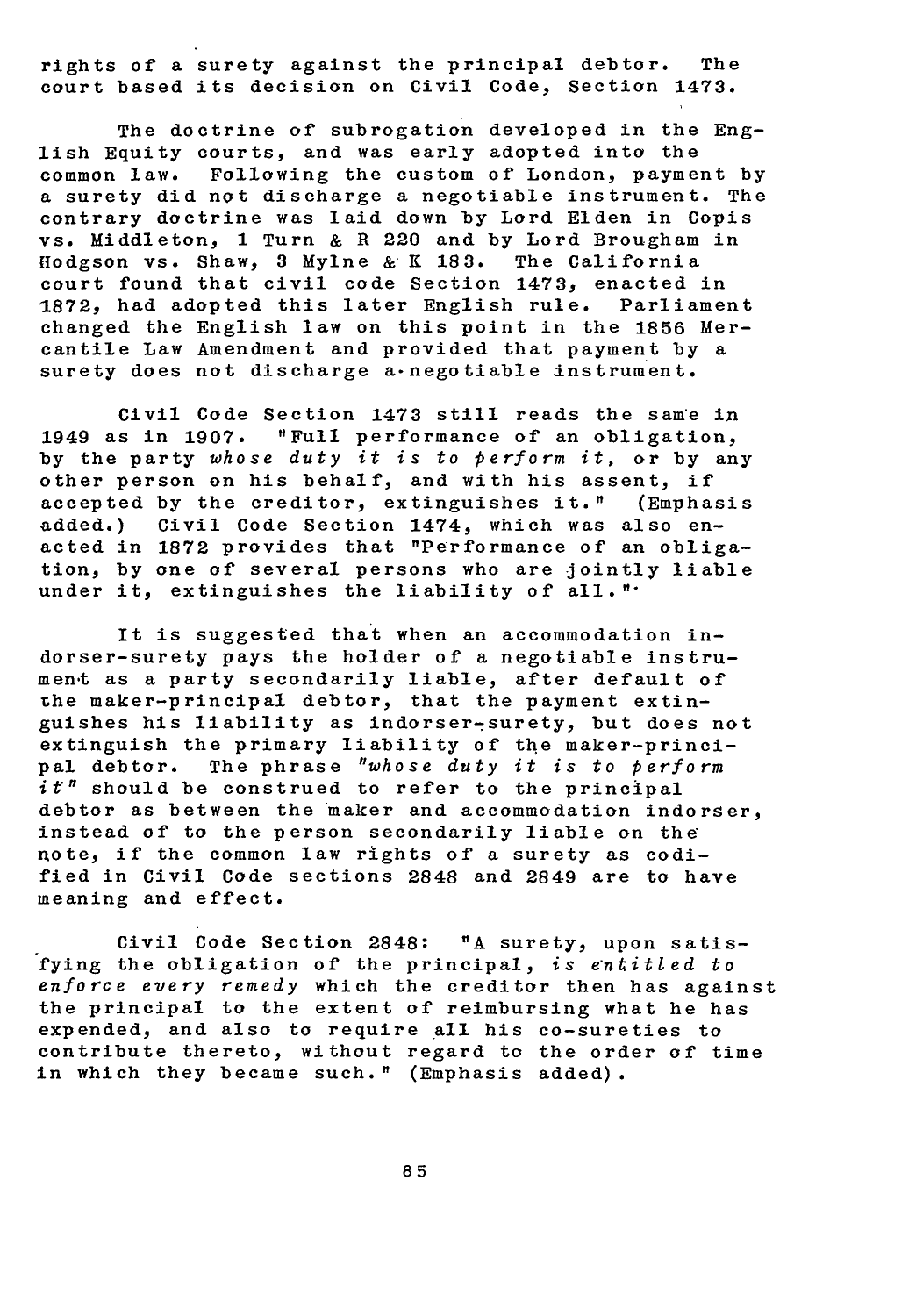Civil Code Section 2849: "A surety is entitled to the benefit of every security for the performance of the principal obligation held by the creditor, or by a co-surety at the time of entering into the contract of suretyship, or acquired by him afterwards, whether the surety was aware of the security or not."

As a rule of construction, the general Civil Code Section 1473 on extinction of obligations should be harmonized with the more specific code sections **2848** and 2849 concerning the position **of** sureties.

It is obvious that if the holder-creditor may bring action on the note against the maker-principal debtor, and that the surety after payment may not do so, that the surety is not *entitled to enforce every remedy* available to the creditor as is provided in Civil Code Section **2848.**

Where the majority of American jurisdictions cite N.I.L. Sections **119(1),** 121, and 121(2) in support of the rule that payment **by** an accommodation maker or accommodation indorser does not discharge the note, California citing the same section's has held contra. For example see Marston Co. vs. Fisheries Co., 201 Cal. **715, 258** Pac. **933** (1927), where the California Supreme Court cited N.I.L. Sections 120 and 121 (Civil. Code Sections **3201** and **3202)** without discussion as "not changing the California rule." Texas, in Fox vs. Kroeger, **119** Texas **511, 35** S.W. **2d 679 (1931)** allowed the accommodation indorser-surety to be subrogated to the rights of the holder-creditor in filing action on the note against the makerprincipal debtor. This court construed the N.I.L. Sections **119(1),** 121, and 121(2) as a group

N.I.L. **119(1)** provides **"A** negotiable instrument is discharged **by** payment in due course **by** or on behalf of the principal debtor." Section 121 provides "Where the instrument is paid **by** a party secondarily liable thereon, it is not discharged, but the party so paying it is remitted to his former rights as regards all prior parties, and he may strike out his own and all subsequent indorsements, and again negotiate the instrument, except" N.I.L. 121(2) "where it was made or excepted for accommodation, and has been paid by the party accommodated." The Texas court found that payment **by** a party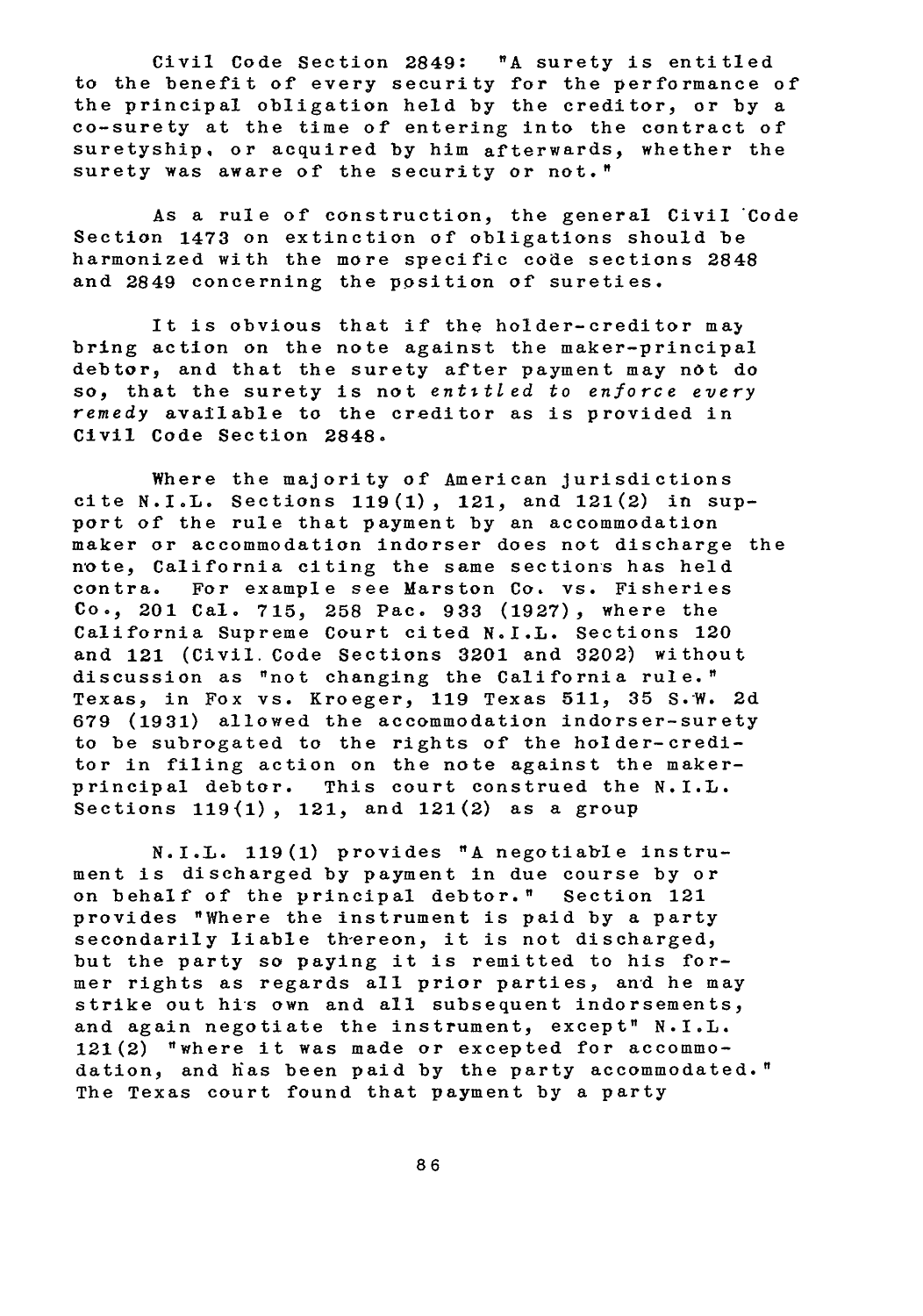secondarily liable does not discharge the instrument by express provision of NII.L. Section 121. This Texas Court construed N.I.L. Section **121(2)** to mean that payment by the accommodated party discharges the instrument, but that payment by the accommodating drawer or accomodating indorser does not discharge the instrument.

Another analagous line of cases in California have held that payment **by** an accommodation maker either before or after maturity of the note extinguishes the obligation, citing Civil Code Section 1473. The California Supreme Court squarely so decided in James vs. Yeager, 86 Cal. 186, 24 Pac. 1005 (1890). mitted that the weight of authority has the better view in holding contra. In Pease vs. Syler, **78** Wash. 24, **138** Pac. **310** (1914), the Washington Supreme Court held that the accommodation maker-surety could bring action on the note against his co-maker principal debtor, after paying the holder at maturity. The Washington Supreme Court-distinguished the California cases as based on a peculiar statute, and cited the Negotiable Instruments Law Section's 120 and 121(2) as sustaining its position.

It is submitted that the majority rule prevailing outside California in both the American and British courts will best meet the needs **of** the business community. Both nations have credit economies and laws which will aid the securing of credit risks will be in social favor. Creditors often require borrowers to produce persons as indemnitors on the proposed loan. A person will more likely go surety for a needful borrower if his remedies against the borrower are the equal of the creditor.

Technical arguments buttressing this social policy include the harmonizing of the California Civil Code Sections on extinguishment of obligations with the sections concerning the rights of sureties. The construction given to sections **119(1),** 121 and 121(2) **by** the majority **of the"** American jurisdictions, if adopted in California, would change the present law. Britton: Bills and Notes, 1943, at Page 1120, cites the jurisdictions which are contra to the California rule. Bigelow: Bills, Motes and Checks, Section **570** and 571, and Brannon: Negotiable Instruments Law, Sections 119 and 120, are in accord.